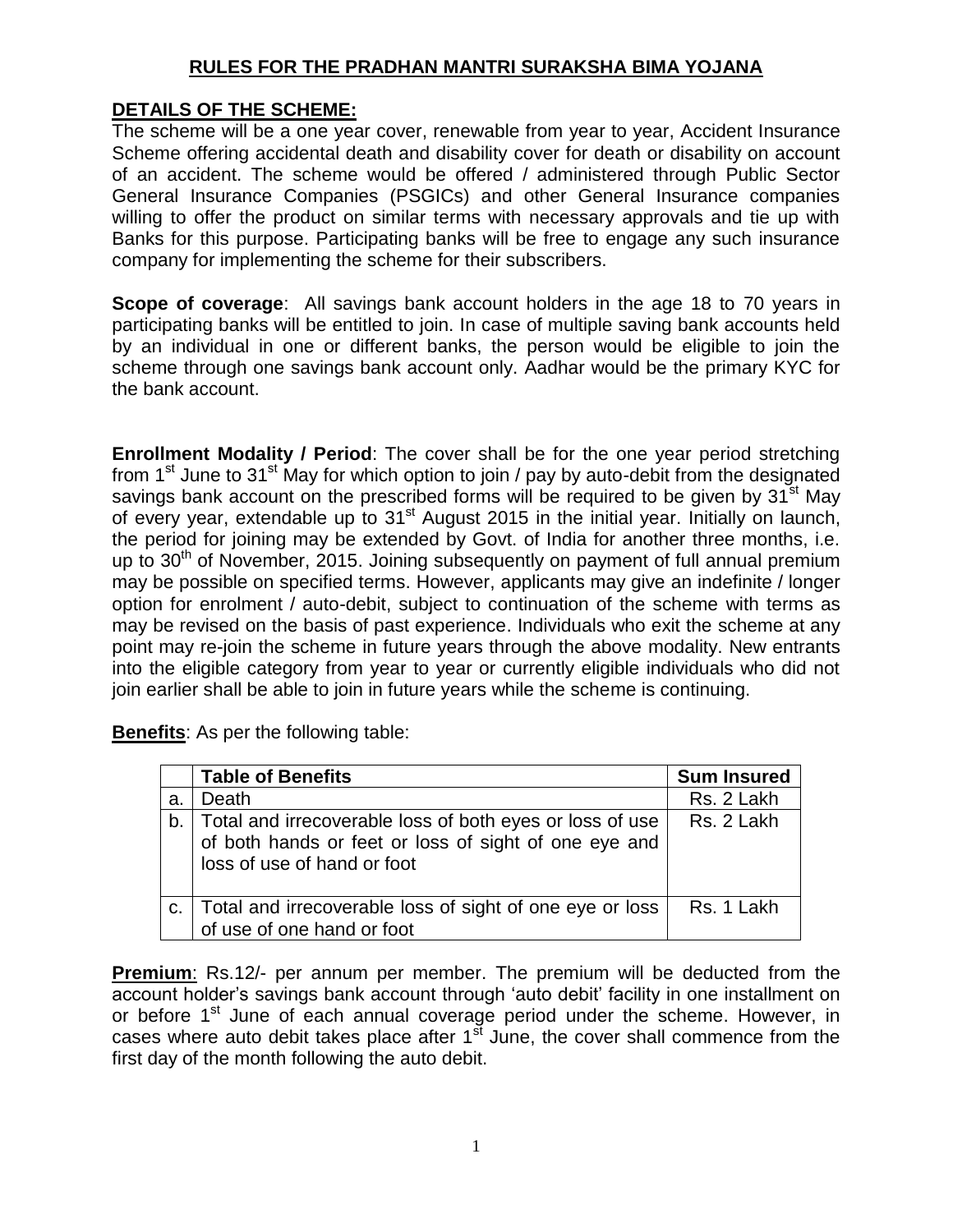The premium would be reviewed based on annual claims experience. However, barring unforeseen adverse outcomes of extreme nature, efforts would be made to ensure that there is no upward revision of premium in the first three years.

# **Eligibility Conditions:**

The savings bank account holders of the participating banks aged between 18 years (completed) and 70 years (age nearer birthday) who give their consent to join / enable auto-debit, as per the above modality, will be enrolled into the scheme.

**Master Policy Holder**: Participating Bank will be the Master policy holder on behalf of the participating subscribers. A simple and subscriber friendly administration & claim settlement process shall be finalized by the respective general insurance company in consultation with the participating Banks.

**Termination of cover**: The accident cover for the member shall terminate on any of the following events and no benefit will be payable there under:

- 1) On attaining age 70 years (age nearest birth day).
- 2) Closure of account with the Bank or insufficiency of balance to keep the insurance in force.
- 3) In case a member is covered through more than one account and premium is received by the Insurance Company inadvertently, insurance cover will be restricted to one only and the premium shall be liable to be forfeited.
- 4) If the insurance cover is ceased due to any technical reasons such as insufficient balance on due date or due to any administrative issues, the same can be reinstated on receipt of full annual premium, subject to conditions that may be laid down. During this period, the risk cover will be suspended and reinstatement of risk cover will be at the sole discretion of Insurance Company.
- 5) Participating banks will deduct the premium amount in the same month when the auto debit option is given, preferably in May of every year, and remit the amount due to the Insurance Company in that month itself.

# **Administration:**

The scheme, subject to the above, will be administered as per the standard procedure stipulated by the Insurance Company. The data flow process and data proforma will be provided separately.

It will be the responsibility of the participating bank to recover the appropriate annual premium from the account holders within the prescribed period **through 'auto-debit' process.** 

Enrollment form / Auto-debit authorization in the prescribed proforma shall be obtained and retained by the participating bank. In case of claim, the Insurance Company may